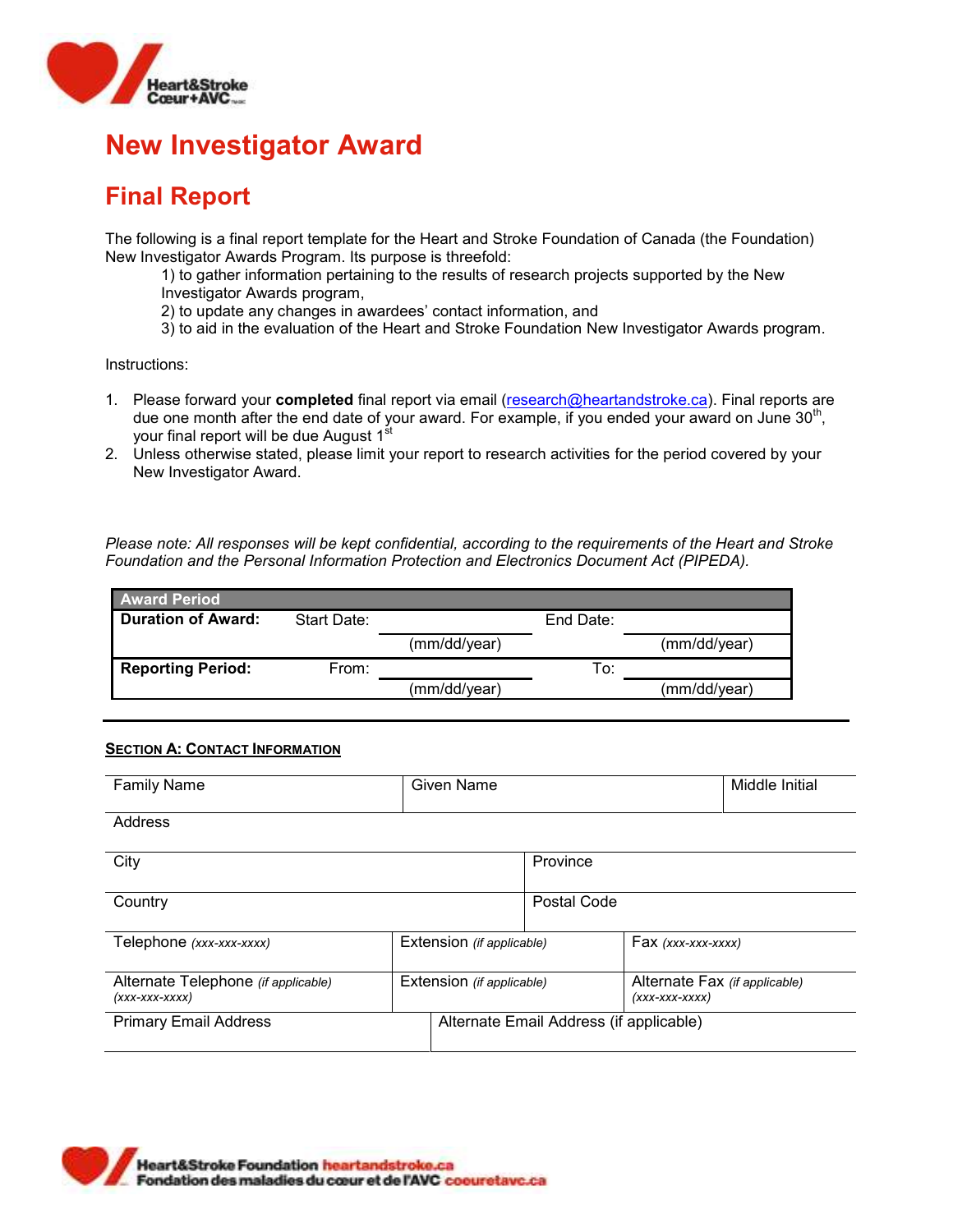

### **SECTION B: CURRENT POSITION**

Position Title *(e.g. Adjunct Professor)*

**Department** 

Institution

Position Start Date *(yyyy-mm-dd)*

### **SECTION C: PROJECT PROGRESS AND RESULTS**

- 1. Please tell us the title of your research project.
- 2. Please estimate what proportion of your research falls under the following **four (4) themes of health research**, as defined by the Canadian Institutes of Health Research.

| ۰, | I<br>. .          |
|----|-------------------|
| ×  | I<br>×<br>×<br>۰, |

|  | Basic Biomedical (I) |  |
|--|----------------------|--|
|  |                      |  |

*(Research with the goal of understanding normal and abnormal human functioning, at the molecular, cellular, organ system and whole body levels, including the development of tools and techniques to be applied for this purpose; developing new therapies or devices which improve health or the quality of life of individuals, up to the point where they are tested on human subjects. Studies on human subjects that do not have a diagnostic or therapeutic orientation.)*

#### Clinical (II)

*(Research with the goal of improving the diagnosis and treatment (including rehabilitation and palliation) or disease and injury; improving the health and quality of life of individuals as they pass through normal life stages. Research on or for the treatment of patients.*

| Health Services/Systems (III) |  |
|-------------------------------|--|
|                               |  |

*(Research with the goal of improving the efficiency and effectiveness of health professionals and the health care system, through changes to practice and policy. Health services research is a multidisciplinary field of scientific investigation that studies how social factors, financing systems, organizational structures and processes, health technologies, and personal behaviours affect access to health care, the quality and cost of health care, and ultimately our health and well-being.)*

Social, Cultural, Environmental and Population Health (IV) *(Research with the goal of improving the health of the Canadian population, or of defined subpopulations, through a better understanding of the ways in which social, cultural, environmental, occupational, and economic factors determine health status.)*

100%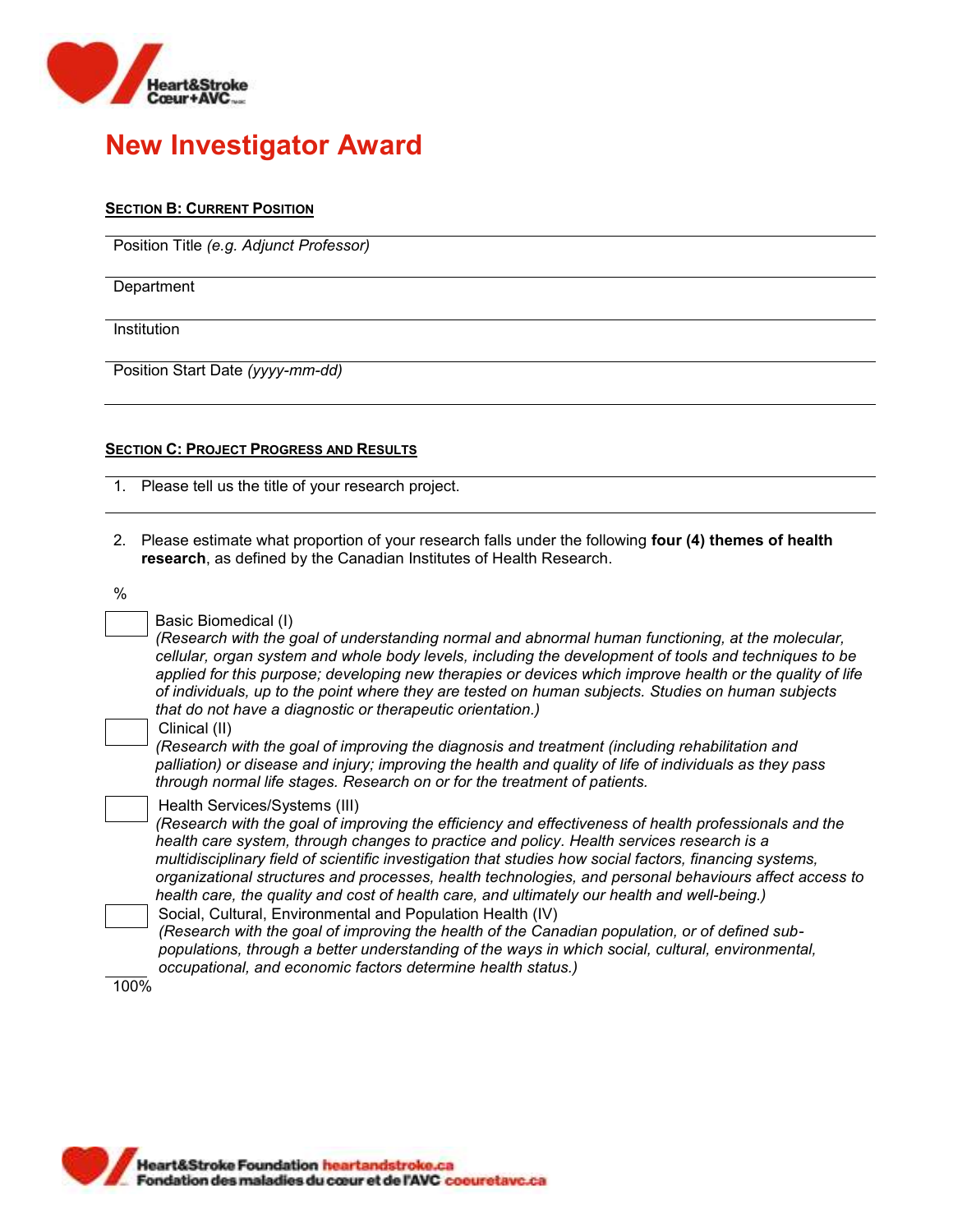

3. a) Please list the research objectives from your **original** application.

b) Please describe: i) any changes to these original objectives, ii) why these changes occurred, and any impacts these changes have had on your research project. *(250 words or less)*

- 4. Please describe your **three greatest project-related achievements**. *(150 words or less)*
- 5. Please describe any **personal** or **project-related** factors that may have hindered your progress. *(150 words or less)*
- 6. Please describe the final results of your research project. (*150 words or less*)
- 7. In lay terminology, please describe specifically how your research project contributed to improving the cardio- and / or cerebrovascular health of Canadians.
- 8. a) Did you apply for additional funding during the period covered by your New Investigator Award?



b) If yes, please complete the attached Additional Funding Spreadsheet (*Additional Funding Spreadsheet.xls*).

9. Please indicate the number of students you have (co)supervised and/or (co)mentored during this period by completing the form below.

| Name of | Program | Dates |   |                 | Degree Received   Research Project (short |
|---------|---------|-------|---|-----------------|-------------------------------------------|
| trainee | "ype    | From  | C | (if applicable) | title)                                    |
|         |         |       |   |                 |                                           |
|         |         |       |   |                 |                                           |
|         |         |       |   |                 |                                           |

10. Please provide any additional comments you may have regarding your research project.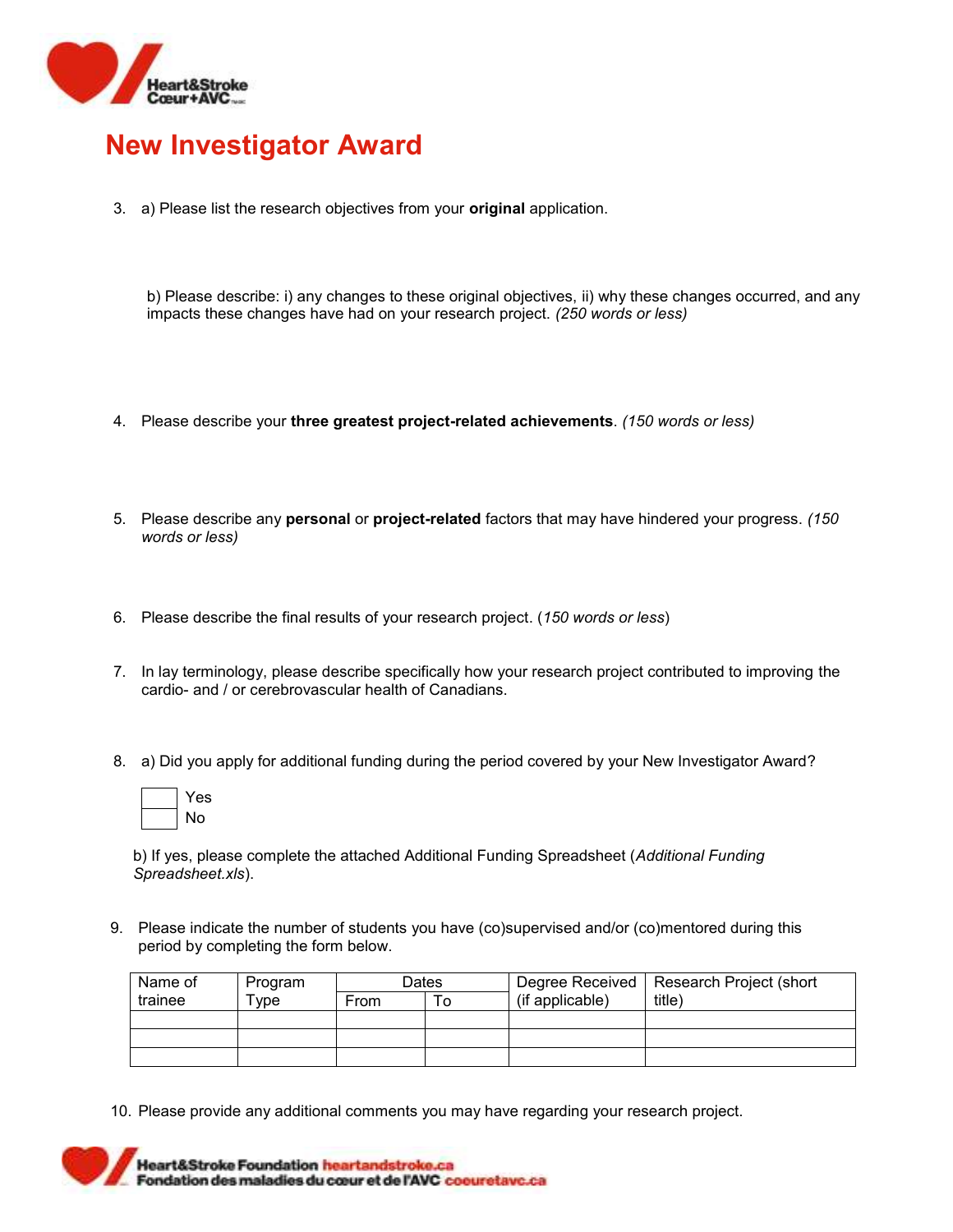

### **SECTION D: NUMBER OF PUBLICATIONS**

1. Please indicate the number of **published, accepted or in-press,** and **submitted** publications for the period covered by your New Investigator award, according to the categories listed below.

*The number of publications a) published, b) accepted or in-press, and c) submitted under each category should correspond to the number of publications a) published, b) accepted or in-press, and c) submitted under Section E: Listing of Publications, #1-5.*

|    |                                                         | Column A    | Column B    | Column <sub>C</sub> |
|----|---------------------------------------------------------|-------------|-------------|---------------------|
|    | <b>PUBLICATIONS</b>                                     |             | # ACCEPTED  |                     |
|    |                                                         | # PUBLISHED | OR IN-PRESS | # SUBMITTED         |
|    | <b>Refereed Papers</b>                                  |             |             |                     |
| 2. | Books and Monographs                                    |             |             |                     |
| 3. | Contributions to a Collective Work/Book Chapters        |             |             | N/A                 |
| 4. | Abstracts                                               |             |             |                     |
| 5. | <b>Other Publications and Works</b>                     |             |             |                     |
|    | <b>Total Number of Publications</b>                     |             |             |                     |
|    | (please add the totals for each of Columns A, B, and C) |             |             |                     |

2. Please indicate the number of **invited presentations** for the period covered by your New Investigator award.

*The number of Invited Presentations should correspond to the number of Invited Presentations listed in Section E: Listing of Publications, #6.* 

Number of Invited Presentations

### **SECTION E: LIST OF PUBLICATIONS**

Please list all relevant publications and other research contributions for the period covered by your New Investigator award, according to the categories listed below. Where applicable, use the reference format of the bibliographic notes from the original publication.

- 1. Refereed Papers *Please include original articles published in journals.*
	- a) Published
	- b) Accepted or In-Press
	- c) Submitted

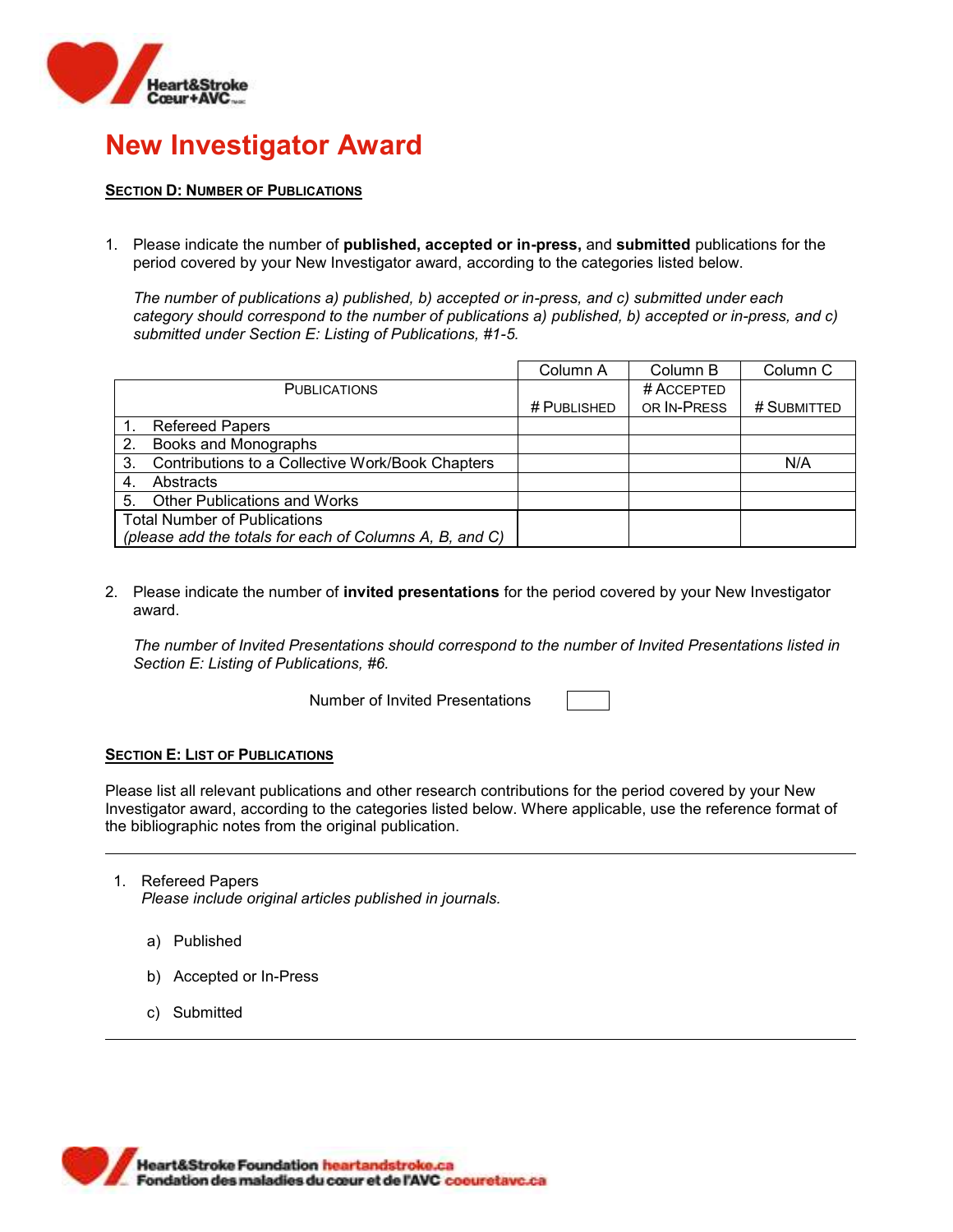

- 2. Books and Monographs
	- a) Published
	- b) Accepted or In-Press
	- c) Submitted
- 3. Contributions to a Collective Work/Book Chapters *Please include chapters written on invitation or collective works derived from conferences or symposiums.*
	- a) Published
	- b) Accepted or In-Press
- 4. Abstracts *Please include name of journal and title, or article and date submitted.*
	- a) Published
	- b) Accepted or In-Press
	- c) Submitted
- 5. Other Publications and Works
	- a) Published
	- b) Accepted or In-Press
	- c) Submitted
- 6. Invited Presentations

*Please include conferences, presentations, demonstrations, and workshops intended for a nonacademic audience, according to the type of audience to which you have been invited to present.*

**Heart&Stroke Foundation heartandstroke.ca** Fondation des maladies du cœur et de l'AVC coeuretave.ca